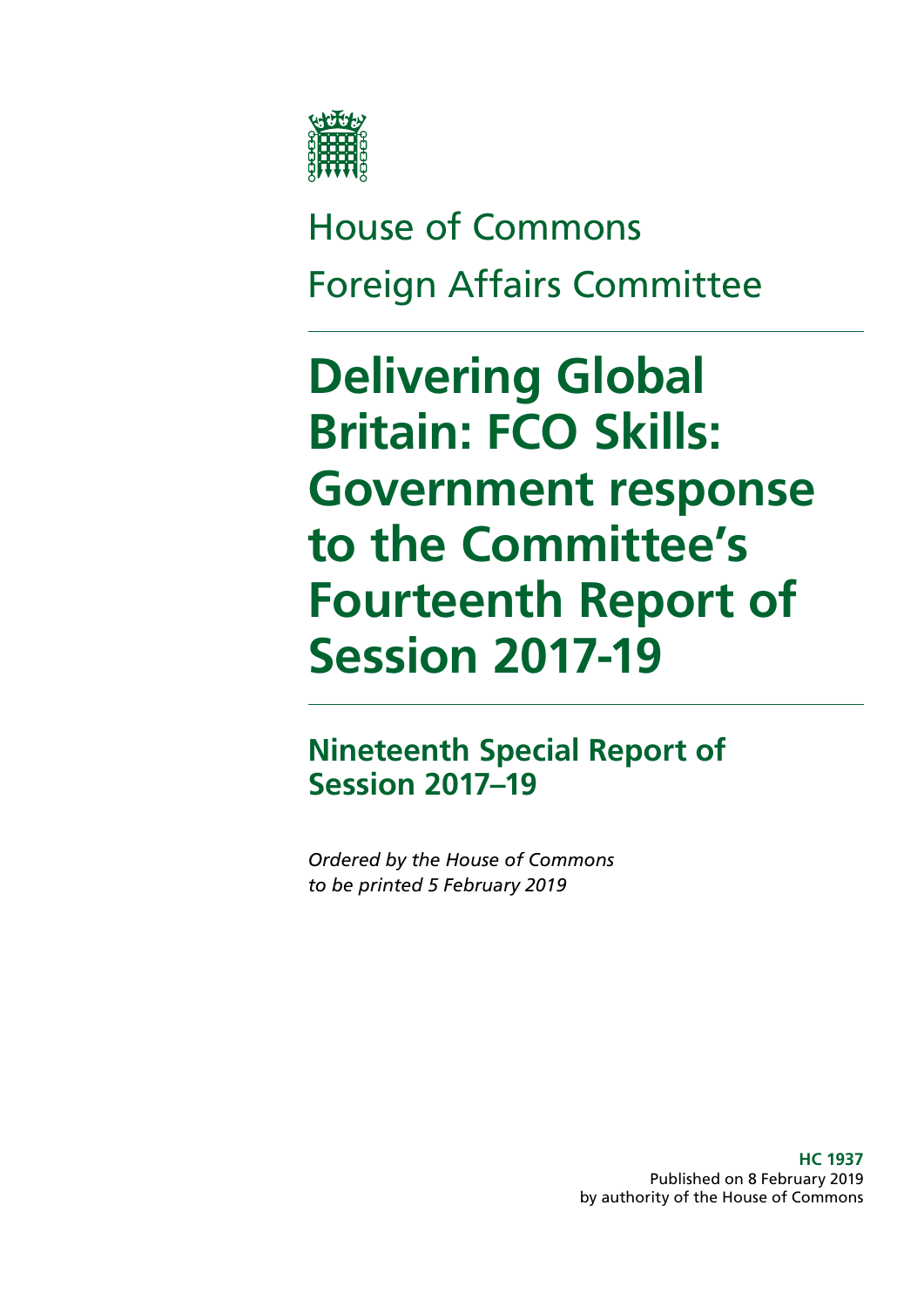### **The Foreign Affairs Committee**

The Foreign Affairs Committee is appointed by the House of Commons to examine the expenditure, administration, and policy of the Foreign and Commonwealth Office and its associated public bodies.

### **Current membership**

[Tom Tugendhat MP](https://www.parliament.uk/biographies/commons/tom-tugendhat/4462) (*Conservative, Tonbridge and Malling*) (Chair) [Ian Austin MP](https://www.parliament.uk/biographies/commons/ian-austin/1511) (*Labour, Dudley North*) [Chris Bryant MP](https://www.parliament.uk/biographies/commons/chris-bryant/1446) (*Labour, Rhondda*) [Ann Clwyd MP](https://www.parliament.uk/biographies/commons/ann-clwyd/553) (*Labour, Cynon Valley*) [Mike Gapes MP](https://www.parliament.uk/biographies/commons/mike-gapes/184) (*Labour (Co-op), Ilford South*) [Stephen Gethins MP](https://www.parliament.uk/biographies/commons/stephen-gethins/4434) (*Scottish National Party, North East Fife*) [Ian Murray MP](https://www.parliament.uk/biographies/commons/ian-murray/3966) (*Labour, Edinburgh South*) [Priti Patel MP](https://www.parliament.uk/biographies/commons/priti-patel/4066) (*Conservative, Witham*) [Andrew Rosindell MP](https://www.parliament.uk/biographies/commons/andrew-rosindell/1447) (*Conservative, Romford*) [Mr Bob Seely MP](https://www.parliament.uk/biographies/commons/mr-bob-seely/4681) (*Conservative, Isle of Wight*) [Royston Smith MP](https://www.parliament.uk/biographies/commons/royston-smith/4478) (*Conservative, Southampton, Itchen*)

### **Powers**

The Committee is one of the departmental select committees, the powers of which are set out in House of Commons Standing Orders, principally in SO No 152. These are available on the internet via [www.parliament.uk.](https://www.parliament.uk/)

### **Publication**

© Parliamentary Copyright House of Commons 2019. This publication may be reproduced under the terms of the Open Parliament Licence, which is published at [www.parliament.uk/copyright/.](http://www.parliament.uk/copyright/)

Committee reports are published on the Committee's website at [www.parliament.uk/facom](https://www.parliament.uk/business/committees/committees-a-z/commons-select/foreign-affairs-committee/) and in print by Order of the House.

Evidence relating to this report is published on the [inquiry publications page](https://www.parliament.uk/business/committees/committees-a-z/commons-select/foreign-affairs-committee/inquiries1/parliament-2017/global-britain-fco-skills-17-19/publications/) of the Committee's website.

### **Committee staff**

The current staff of the Committee are Tom Goldsmith and Hannah Bryce (Clerks), Dr Ariella Huff and Ashlee Godwin (Senior Committee Specialists), Dr Matthew Harries, Emma Makey, Dr Eoin Martin and Hannah Stone (Committee Specialists), Ffion Morgan (Committee Researcher), Clare Genis (Senior Committee Assistant), Zara Emmett (Committee Assistant) and Estelle Currie (Media Officer).

### **Contacts**

All correspondence should be addressed to the Clerk of the Foreign Affairs Committee, House of Commons, London SW1A 0AA. The telephone number for general enquiries is 020 7219 6105; the Committee's email address is [fac@parliament.uk.](mailto:fac%40parliament.uk?subject=)

You can follow the Committee on Twitter using [@CommonsForeign.](https://twitter.com/CommonsForeign?ref_src=twsrc%5Egoogle%7Ctwcamp%5Eserp%7Ctwgr%5Eauthor)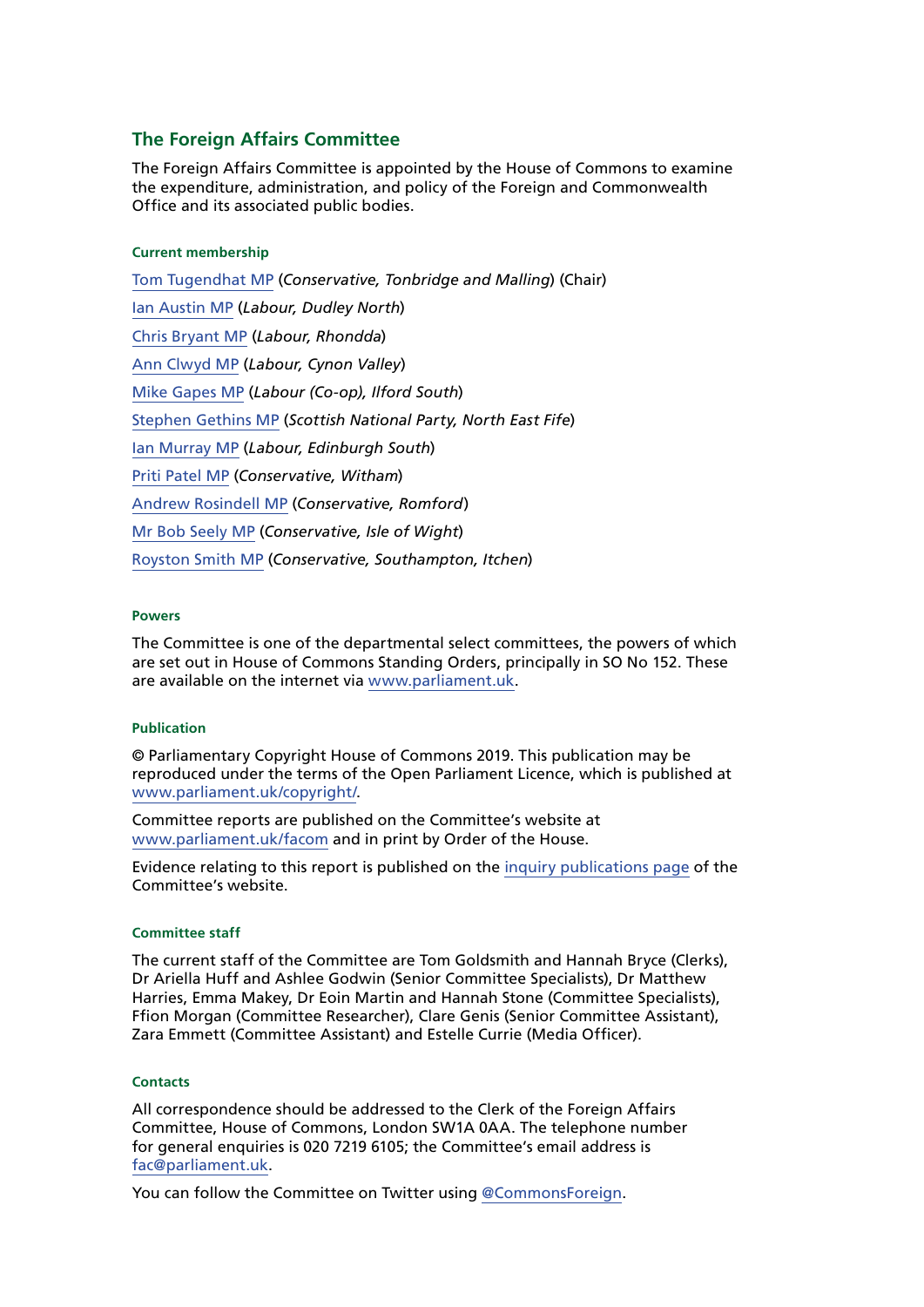# Nineteenth Special Report

On 28 November 2018, the Foreign Affairs Committee published its Fourteenth Report of Session 2017–19, on *Delivering Global Britain: FCO Skills* (HC 1254). The response was received on 29 January 2019 and is appended below.

# Appendix

The Government notes the Foreign Affairs Committee's report on 'Delivering Global Britain: FCO Skills', published on 20 November 2018.

This Report sets out the Government's response to each of the Committee's conclusions and recommendations. The Committee's text is in bold and the Government's response is in plain text. Paragraph numbers refer to the Committee's report.

# **Introduction**

The FCO is prioritising expertise as part of our change programme Diplomacy 20:20 and we are working to ensure our staff have the skills they need to operate effectively in an increasingly complex world. We are committed to improving our offer and we are proud of the expertise that we have developed amongst our local as well as UK-based staff, including specialists and members of Professions. As a department, we also work with partners across government to coordinate international work and further develop the skills needed to deliver our shared objectives.

Our learning and development offer includes professional training that draws on internal expertise within our network, including that of historians and research analysts, as well as masterclasses offered by both experienced and former diplomats, and external academic partners.

Our officers are encouraged to join professional cadres which enable them share their expertise, past experiences, and continually develop language and geographical skills whether they are currently working in their anchored region or not.

# **What is the FCO for? Skills and the purpose of diplomacy**

1. **We are concerned that a lack of clarity over the FCO's purpose and its role in government, and the FCO's continuing failure to prioritise among its objectives, could have detrimental effects on the skills of its staff. A lack of clarity and sense of purpose makes it harder to set priorities for skills development. In the long term, it also threatens the prestige of the FCO as an employer, potentially making it harder to attract and retain highly skilled staff. Continued reference to the concept of Global Britain without a clear sense of what Global Britain is, and why the FCO is uniquely placed to deliver it, is likely to exacerbate these risks. The fragmentation of government responsibilities relating to international affairs compounds the problem. Without a clear sense of what the FCO exists to do, a proper assessment of the skills it needs is impossible.** *We again urge the Government to set out full and detailed responses to the*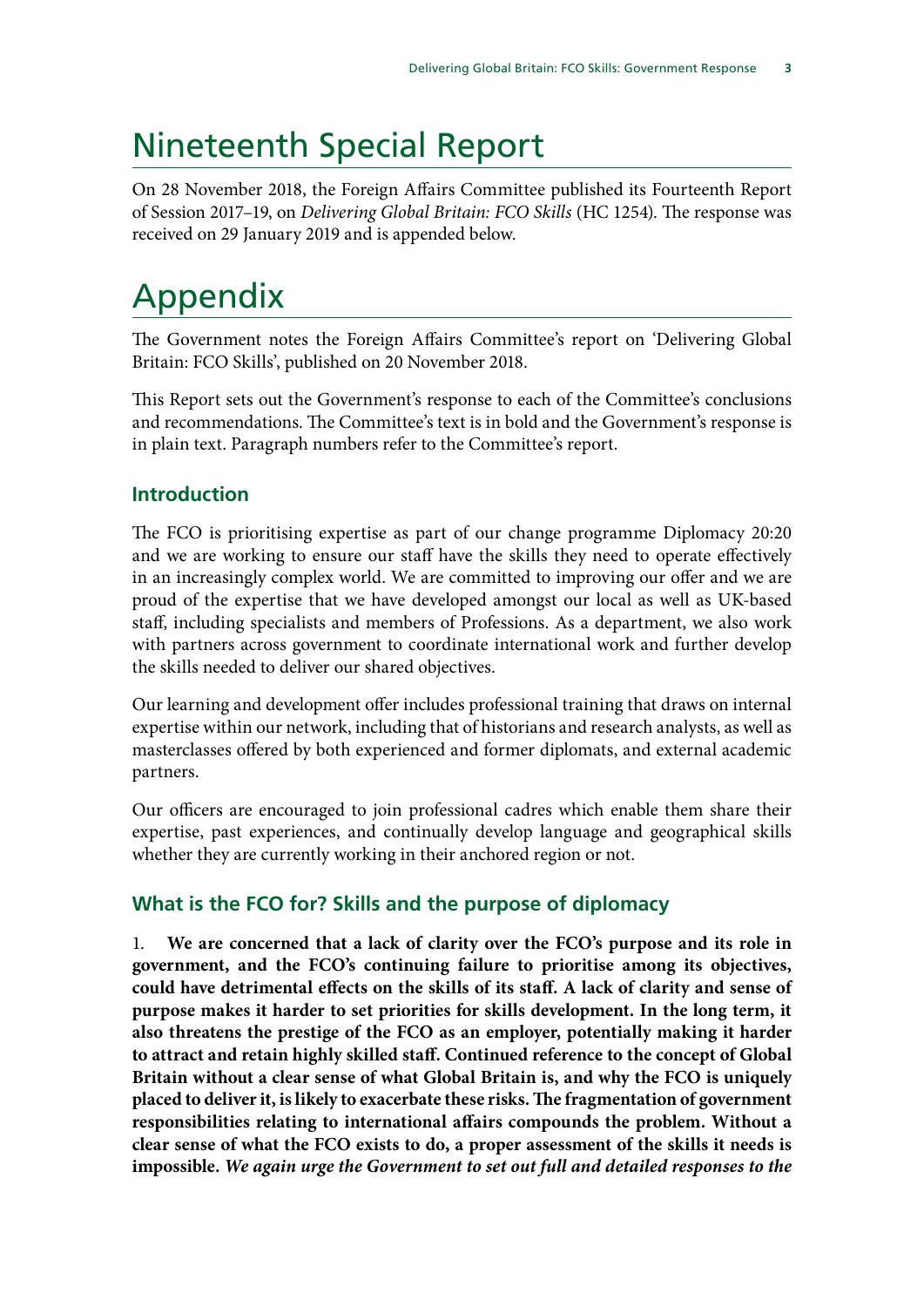## *questions we posed on the meaning and substance of the Global Britain strategy and the FCO's role in delivering it, first set out in our report on Global Britain and inadequately answered in the Government's response to that report. (Paragraph 13)*

The FCO has a clear set of departmental strategic objectives as well as clear policy priority outcomes. We are currently reviewing the latter to ensure they remain relevant to the work we will do through withdrawal from the EU, transition and our future relationships. These priority outcomes reflect the complexity and breadth of the FCO's departmental work. Our skills framework is broad for the same reasons. But complexity is not the same as confusion and we have a structured approach to Global Britain working across the whole of government, including early work to develop international skills and capability across Whitehall.

Global Britain represents the UK's intent to maximise our presence, influence and impact as we leave the European Union. At its core is a determination that the UK is recognised as a champion of the Rules Based International System, a leading soft power, one of the most open, and attractive places to visit, work, and invest, and able and willing when necessary to deploy hard power. Global Britain involves being an innovative and inviting economy and helping to set global standards that uphold our values while supporting our security and prosperity objectives.

Work towards achieving our ambition for Global Britain is underway with policy goals, work streams and campaigns being coordinated across Whitehall. We are strengthening and expanding our network by appointing officials to positions across the world as part of the Global Britain vision. The Foreign Secretary announced 12 new posts and nearly 1,000 more personnel in October 2018. As we expand, the FCO will continue to strengthen our skills and expertise.

2. **The FCO's Priority Skills Statement and Skills Framework are good first steps towards developing a system that helps ensure the FCO has the full range of skills it needs for modern diplomacy. However, a list of 20 or more separate skills is not a clear guide to where the FCO should concentrate its limited resources. We believe that in order for the FCO's effort in defining priority skills to be truly meaningful, the FCO must have an accurate and systematic understanding of the skills its staff hold and the areas where there are shortcomings. The challenges currently facing the FCO are significant and, in many ways, unprecedented—which makes it all the more imperative that the FCO knows what skills are already available to it, and where there are gaps.** *We recommend that a skills audit be carried out as soon as possible once the Atlas Enterprise Resource Planning system is introduced, and by no later than the end of 2019. This audit should be used to identify those priority skills in which it is judged the FCO particularly lacks capacity, and where resources should be concentrated.* **(Paragraph 17)**

3. **By the time a skills audit has been carried out, the FCO will be near the end of the original lifespan, set at 2020, of the Priority Skills Statement. The effort expended in developing the original Priority Skills Statement should not be a one-off.***We recommend that by 2020 the FCO should be ready to produce a Priority Skills Statement for 2025 (or an equivalent, forward-looking, FCO-specific document under the technical element of the Civil Service Success Profile). Internal consultations to identify new skills that might*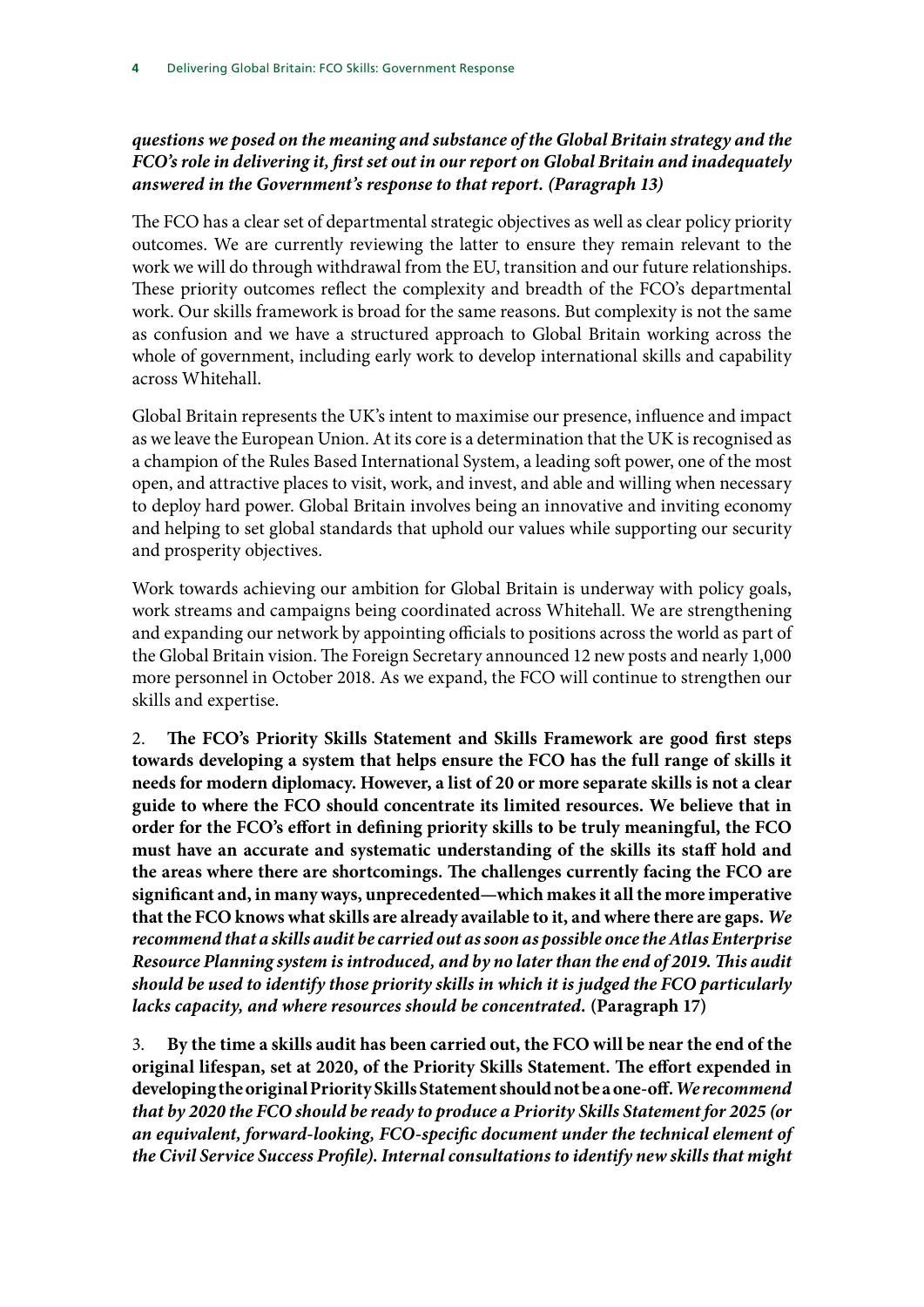### *need to be included in this statement, drawing on the experience of the Future FCO report, should begin now. The FCO should also consult with external stakeholders and learn from best practices adopted by other diplomatic services.* **(Paragraph 18)**

A skills audit will take place as soon as possible once the Atlas Enterprise Resource Planning System is in place. This will help identify existing core skills linked to specific roles and any potential gaps within the organisation. Currently, the FCO considers that it should be possible to complete an audit by the end of 2020.

The FCO is committed to refreshing our Priority Skills Statement. The timing for this will depend on various factors, including Atlas rollout. We will consult a range of external and internal stakeholders, including members of the FAC, and we will continue to seek to learn from best practice in other diplomatic services, and share our own experience with others.

### **Career paths: is the FCO an employer that values skills?**

4. **The FCO's evidence to this inquiry makes clear that low pay is affecting staff morale and retention, and that similarly qualified staff are offered considerably higher pay at other government departments. This is alarming. The FCO's future as a home for the best that the Civil Service has to offer is at stake. We agree with the FCO that this situation is unsustainable if we are to retain the quality of people needed to deliver effective foreign policy, and while we welcome the Treasury's decision to approve the FCO's pay flexibility case, pay at the FCO is a long-term problem with deep roots. The FCO cannot expect indefinitely to attract Premiership talent if it consistently offers Championship salaries. This is especially the case at a time when the FCO's fundamental purpose is under question.** *We urge the Government to look at further options for improving the pay offer at the FCO, both for centrally contracted staff and for local hires abroad. In addition, a specific exercise led by external consultants should compare the reward package of officials doing similar jobs at the FCO and DFID—and the Government should commit to keeping these closely in line in future.* **(Paragraph 21)**

We do not have a problem as an organisation with retaining staff. In certain posts, where pay is low compared to local employers, there is a problem. But we agree that pay is an issue at home and overseas, for UK based and local staff. We make our case persistently and patiently with the Treasury, acknowledging that pay is an issue for much of the public service. We are grateful to the Committee for its support.

We have no plans for external consultants to compare UK based salaries in the FCO with DfID. Our One HMG strategy relies on closer alignment and we already take into account comparative pay data from our key international partner departments.

5. **We welcome the efforts the FCO has made to emphasise skills in performance measurement and promotion. However, the FCO does not yet appear to have the ability to track accurately the progress that its staff are making against the targets set out for skills development, which increases the risk that priorities will be established but not enforced. We are also concerned that the FCO is yet to define what an expert looks like in the majority of its priority skills.** *We recommend that the FCO measure the proportion of its staff reaching the expected attainment in Foundation and Practitionerlevel skills as soon as is practical once the Atlas system is in place, and that it set out a*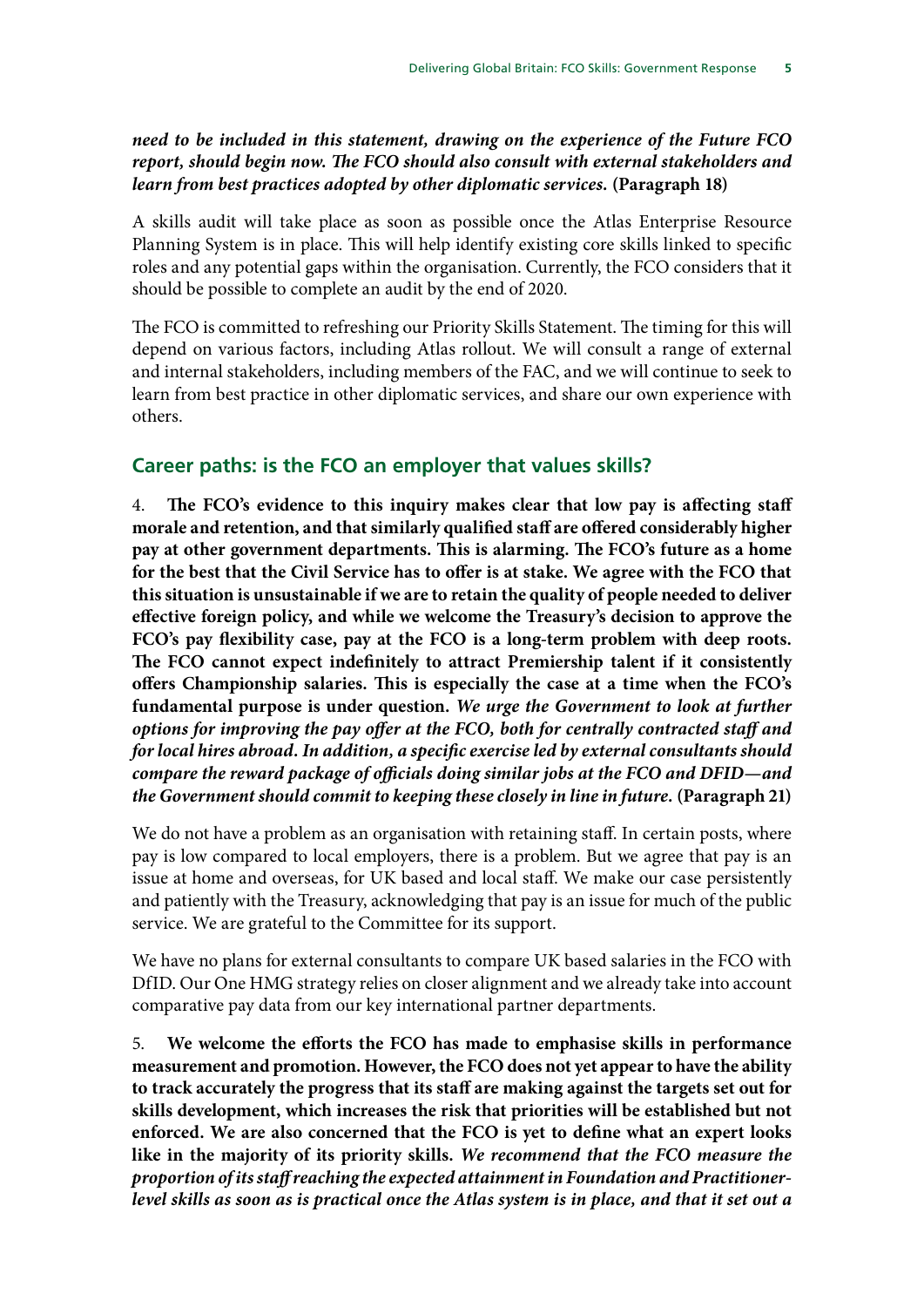*plan for ensuring that staff not yet at the expected level reach it promptly. We call on the FCO to set a specific time scale for this work, and to commit to reporting the figures to us once they are available. The FCO should also produce a definition of expert-level attainment in core diplomatic skills, and should add this to the criteria used by the Senior Appointments Board.* **(Paragraph 25)**

The Atlas System will improve information management but we do not currently have plans to set targets for particular skills. We continue to focus on improving Foundation and Practitioner level offers to benefit the widest group of FCO staff. Nonetheless, a number of Faculties have already developed Expert level offers including Trade Policy and Negotiations Faculty, States and Societies, and Languages. 33 officers are working towards a Masters in Global Diplomacy in either South Asia or the Middle East and North Africa (MENA) and there are currently 53 officers at C2 level in a foreign language in speaker slots, including 30 Heads of Missions. Officers are encouraged to share the expertise they develop by joining active professional cadres, delivering masterclasses and workshops to enable others as well as entrenching their own skills.

The Senior Appointments Board takes into account a full range of expertise, skill and experience in its appointment decisions. All Professions - with the exception of the Internal Audit Profession who ask for qualifications available from different providers in each field – already have Expert level descriptors.

6. **Although the announcement of external appointments to Ambassadorial positions gained considerable media attention, we agree with the Foreign Secretary that it does not represent a significant change in FCO recruitment policy. If the FCO is serious about opening itself up to external talent, reforms will have to go much further and there is no obvious reason why this should be limited to heads of mission. We are concerned that too few posts are to be subjected to open competition. Further, in sticking rigidly to a recruitment procedure which values traditional public-sector skills, and with which existing FCO staff are familiar, we fear that external candidates will face a formidably high barrier to appointment. (Paragraph 27)**

7. *The FCO needs to be more ambitious in seeking to recruit high-quality external candidates to complement its undoubtedly high-calibre existing workforce. To that end,*  we recommend that it produces plans to extend open recruitment to a wider tranche of *roles, including those at deputy head of mission level, and that it reports those plans to us within six months. Further, it should require external, expert recruiters to review its plans for the three open competitions to be held next year, with a view to making them as accessible as possible to external candidates. Finally, a full review of those competitions should be conducted after they are completed, Delivering Global Britain: FCO Skills*  looking at the number and quality of external candidates; that review should seek the *feedback of external candidates to identify any challenges and barriers encountered in the recruitment process. We will expect to receive a full copy of that review. The FCO has made a tentative step in a positive direction but it needs to go further faster if it is to have the fullest range of talent at its disposal.* **(Paragraph 28)**

We disagree with the thrust of the Committee's argument. We would expect most senior jobs to be best filled by candidates with appropriate diplomatic experience. To open up top jobs by default would decrease the attractiveness of a career in the Diplomatic Service. We therefore have no plans and see no reason as a matter of course to open up jobs, such as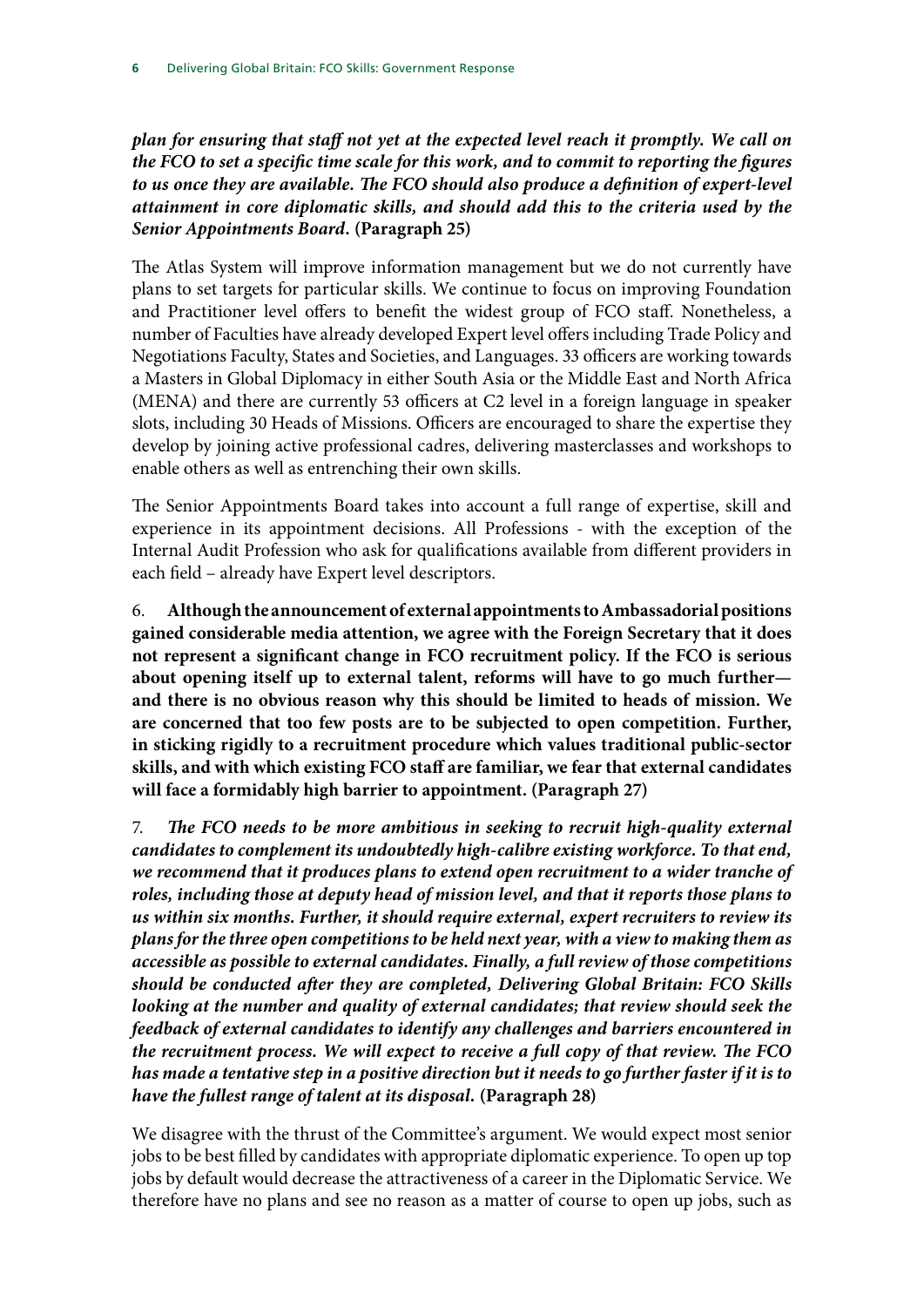Deputy Heads of Mission, to external candidates. Many such jobs are, however, advertised across the Civil Service and we are one of the leading departments in Whitehall taking this approach.

We regularly evaluate the effectiveness of our wider recruitment activity and this will include a review of the three planned open competitions. We will share these with the FAC in due course.

8. **We welcome the steps that the FCO has taken to reduce the impact of churn, including increasing some tour lengths. However, it is important that a systematic effort is made to ensure that expertise, once acquired, is not wasted, and that as far as possible there is continuity in the expertise the FCO can apply to a subject, and the networks that its staff have built up.** *The FCO should now act on the recommendation that a formal two-week training margin for all staff entering new roles be introduced, and commit to do so within the next year. The FCO should also assess whether the handover procedures it describes as "customary practice" adequately transfer the expertise that outgoing staff have built up, and should issue formal guidance on handover practices incorporating any changes deemed necessary following this assessment.* **(Paragraph 31)**

We agree with the recommendation to review our approach to the customary practice of handovers. It is vital that we retain and reuse expertise, including language skills, acquired in the FCO.

Since we already work hard to ensure staff begin roles with adequate skills and expertise, we have no current plans to implement a mandatory two-week training margin for all staff entering new roles. Timing of departures and arrivals to new roles can vary for officers according to individual and operational needs, and any such requirement for compulsory training would come at significant cost.

# **Skills for Global Britain**

9. **We note that the Diplomatic Academy's target for training 240 cross-government staff to expert level in trade policy and negotiations by March 2019 is a challenging one, and based on progress so far, it seems probable that the target will not be met in time.** *In its response to this report, the FCO should tell us whether it expects that target to be met, and if not, what impact it believes this will have on cross-government capability in trade policy and negotiations after March 2019, and how it intends to fill the gap.* **(Paragraph 35)**

The FCO had trained 258 HMG trade officials up to expert level to be 'negotiation-ready' at December 2018, exceeding our target of 240, and we expect numbers to rise to over 400 by March 2019.

Internationally, our Trade Policy Faculty is introducing an overseas capability programme for all government staff. With the support of Her Majesty's Trade Commissioners, we aim to improve knowledge of trade policy overseas to help overcome barriers to trade.

10. **We continue to believe, as we concluded in our previous report, that the FCO faces a considerable challenge to ensure that its European network can cope with the increased demands of maintaining effective diplomatic relationships with the EU27, without the level of automatic and regular access to the EU27 governments that**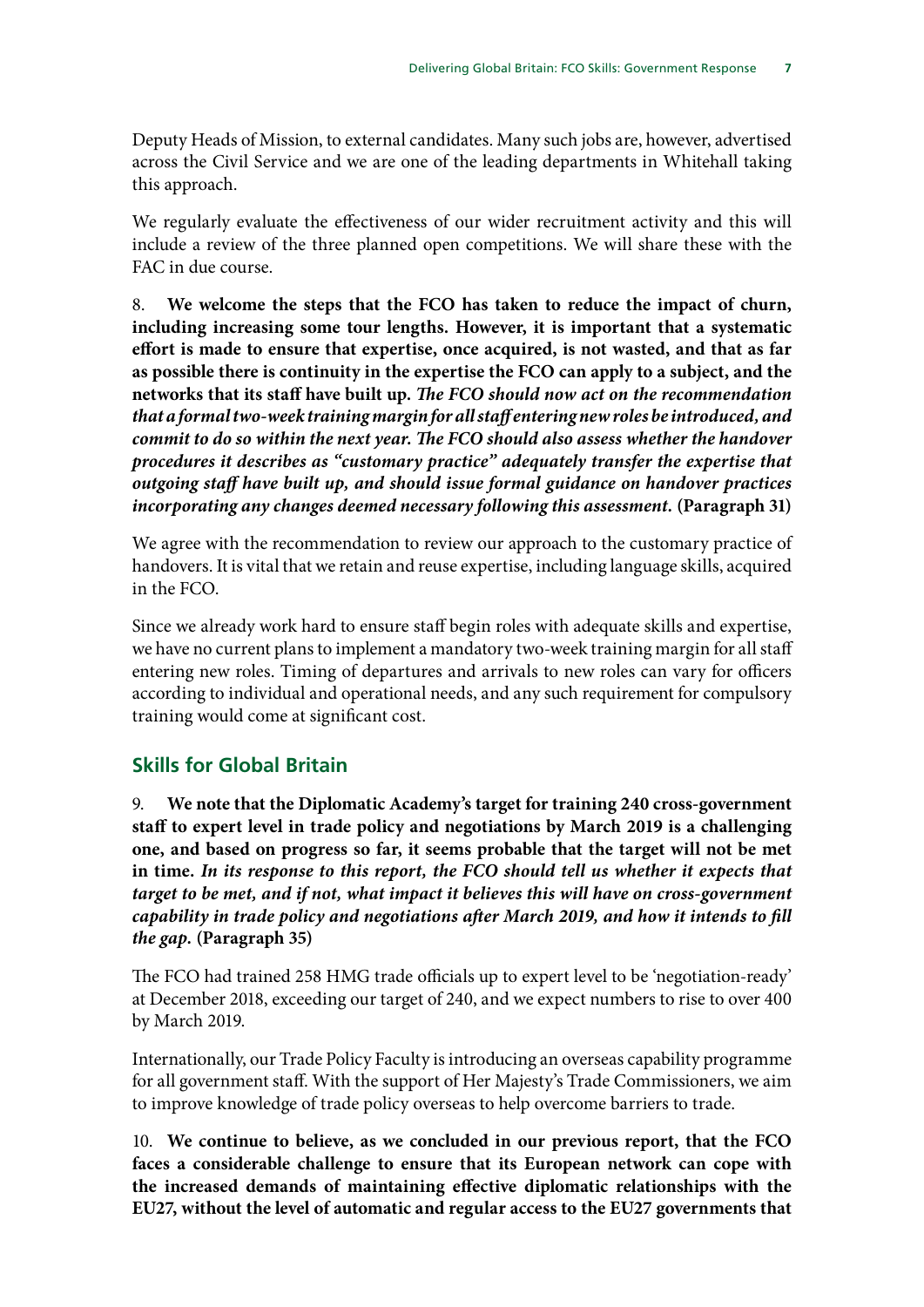**came with EU membership.** *In its response to this report, the FCO should set out the assessment it has made of the new skills relating to European diplomacy its staff will need after the UK leaves the EU, its plan for ensuring that its staff have those skills, and the changes it has made to the process for developing cross-FCO Europe expertise since the referendum.* **(Paragraph 38)**

While the context in which we engage with EU27 will have changed, most of the skills will not have. The skills required for European and internationally focussed roles, and the learning and development required to meet these needs, can be delivered through the Diplomatic Academy. Europe Faculty is currently engaged with key stakeholders - Europe Directorate, Partners Across Government, other Faculties within the Diplomatic Academy, and learning suppliers - to ensure our Europe learning material remains relevant and current for developing the skills required for our future relationship with Europe and the European Union.

A key piece of learning for Practitioners is the 5-day 'Understanding, Working with and influencing the EU' course. Since 2016, over 401 staff have attended these courses and around 3000 have participated in Europe Faculty Masterclasses. Moreover, the Trade Faculty runs a Chief Negotiators club for HMG staff who lead on Trade negotiations.

11. **As March 2019 approaches, the urgency of having a clear and detailed plan for the future of the UK's Representation to the EU (UKRep) is increasing sharply. It is essential that UKRep is ready on 30 March 2019 to manage the demands of the proposed implementation period, when the UK will remain bound by EU law but will no longer be present in the rooms where decisions are made.** *In its response to this report, the Government should set out the results of its consultations on the future of UKRep, and its plan for UKRep's future role, shape and functions, particularly in the transition period when our ability to influence decisions will have a direct impact on UK national interests. The FCO should also set out a precise timetable for implementing this plan. We reiterate our recommendation that the Government Delivering Global Britain: FCO Skills should consider creating a dedicated Minister for Europe, who would focus solely on the UK's relationship with the EU and its Member States, and would be resident in Brussels, with lead responsibility for the FCO's European network.* **(Paragraph 39)**

29 March is the deadline for implementing changes to the Mission in advance of the implementation period. The size, structure and work of the future Mission will however, continue to evolve as we embed the UK's future relationship with the EU. UKRep has already increased in size from over 120 to over 150, and will exceed 180 people.

UKRep has already consulted widely with Third Country Missions in Brussels. As a result, we have carried out work including a robust business planning process for the implementation period and beyond, a programme to ensure staff have the specialist skills needed to deliver in the new working environment, and created a dedicated Public Diplomacy function to support new ways of working. Whilst UKRep will be a Third Country Mission, it will be in a unique position with its experience of, and relationships in, the EU Institutions providing a platform to promote UK interests.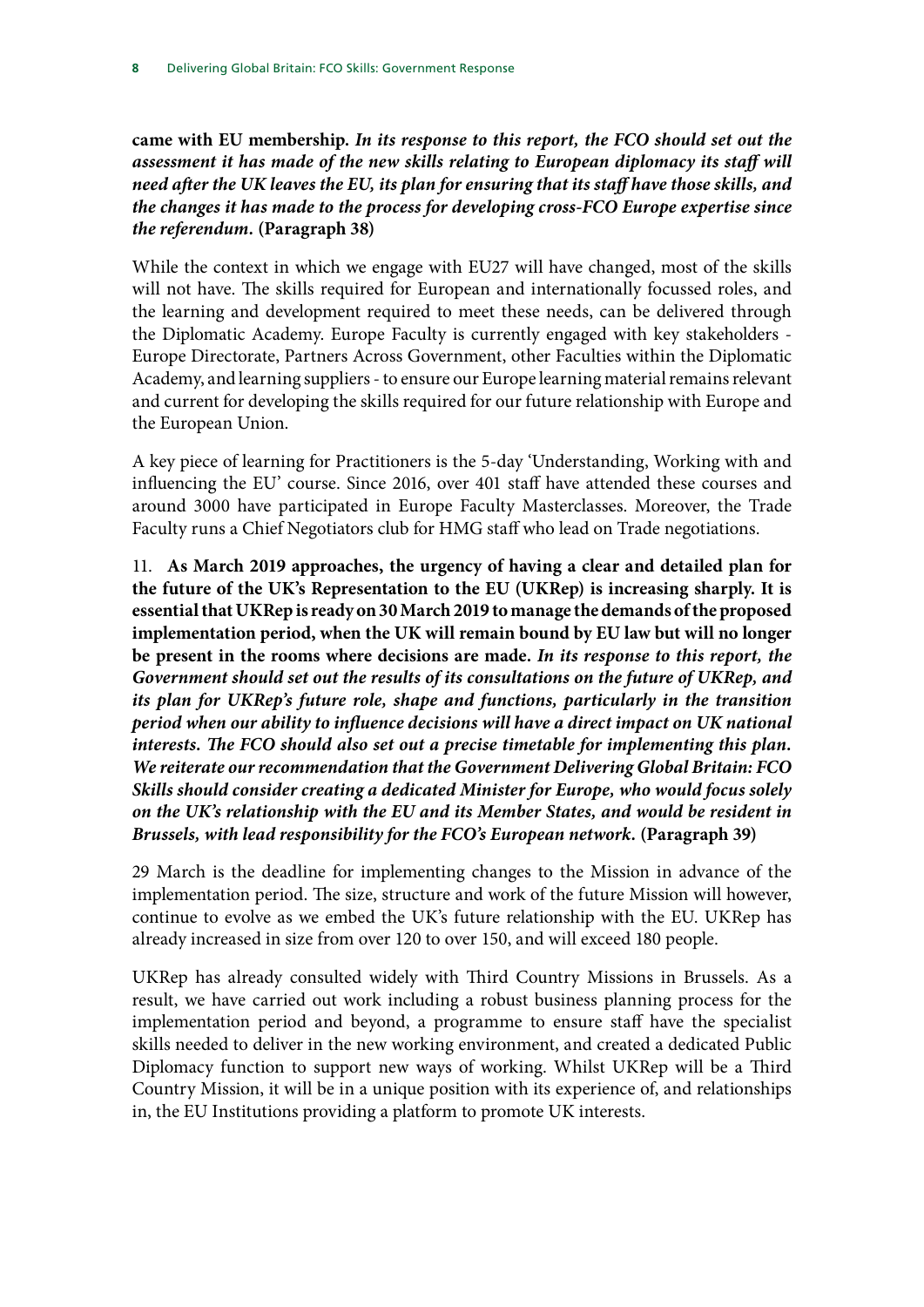We note the Committee's recommendation for a dedicated Minister for Europe. As the Government said in its response to the Committee's report on "The future of Britain's diplomatic relationship with Europe", decisions for Ministerial portfolios and their location are a matter for the Prime Minister to make at the appropriate time.

12. **Languages are the foundation of diplomacy, and failure to excel in foreign languages undermines whatever other skills our diplomats may develop. We welcome the improvement made in the past few years in foreign language skills at the FCO, but there is a long way to go. We are encouraged by the FCO's relatively high attainment in Mandarin and concerned by the lower figures for Russian and Arabic. The FCO cannot allow under-resourcing to mean that operational demands result in officers being sent on postings before they have met the required language proficiency. The FCO's goal of having 80% of officers in speaker slots at their target-level language attainment (TLA) by 2020, while a significant improvement over past performance is still conservative in absolute terms. Yet, based on the current track record, even this goal will be challenging to reach. The Foreign Secretary's commitment to double the number of FCO language speakers and increase the number of languages taught is laudable, but it is clear to us that this will require considerable additional resources, and sustained, senior-level attention to achieve. (Paragraph 42)**

13. *The FCO must, as a matter of urgency, determine and report to us clear and realistic figures for the additional budgetary resources required to deliver on the Foreign Secretary's goals for expanding the FCO's languages capacity. In its response to this*  report, the Government should also outline any resourcing or operational issues it *believes could prevent the 80% TLA goal from being reached by 2020 or which could hinder improvement thereafter, and provide details of its plan for addressing those*  issues. The FCO's goals should not be achieved by simply lowering the standards of *language proficiency that officers are expected to reach. We expect the Permanent Under-Secretary regularly to report progress to us on language attainment, against a consistent set of metrics, in the quarterly operational update he provides.* **(Paragraph 43)**

We are currently assessing how best to increase the number of FCO language speakers and the number of languages taught to meet the Foreign Secretary's goals. We are working to identify posts with the greatest potential for utilising further language skills, at the appropriate level, to best project UK influence. The results will inform our bid for extra resources in the forthcoming Spending Review.

TLA figures in December 2018 reached 58% for all staff and 76% for Heads of Mission. The Foreign Secretary wrote to all Heads of Missions in November asking them to ensure that all officers in speaker slots have either already reached their target level or have a credible plan in place to do so. We are working with Directorates in London and we will put proposals to ExCo in March 2019 to improve our TLA further. The Permanent Under-Secretary will continue to report regularly on progress in language attainment as part of his quarterly operational update.

14. **The challenge to the UK from Russia has increased yet further in just 18 months since our predecessor Committee's report. We welcome the priority the FCO has placed on dealing with this challenge, and the FCO's diplomatic success in responding to the Salisbury attack. However, we note that the EECADRE, established in 2015,**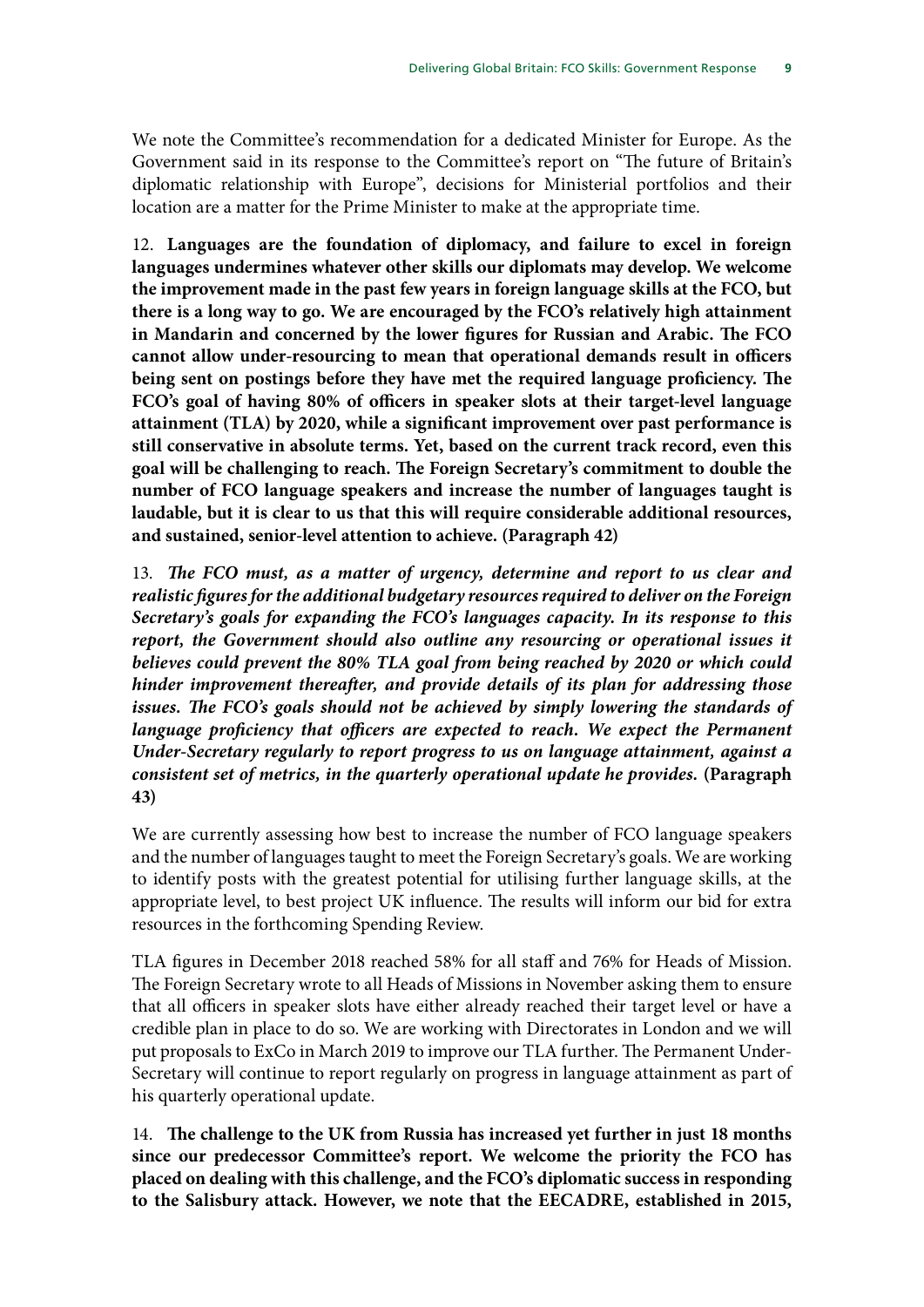**is a recent development, and we do not have sufficient evidence from this inquiry to judge whether its achievements and ambition match the scale of the challenge at hand. We welcome the progress made in Russian language skills since 2016, but note that overall attainment remains troublingly low. We also note that a potential side-effect of Russia's expulsion of UK diplomats is to make it more difficult for FCO officers to improve their first-hand understanding of Russia.** *In its response to this report, the FCO should set out its plans for mitigating the effects of Russia's diplomatic expulsions on the FCO's Russian expertise and language skills. The FCO should also confirm that it expects Russian TLA to reach 80% by 2020, in line with the target set for overall attainment.* **(Paragraph 45)**

The Eastern Europe and Central Asia (EECAD) Practitioner Curriculum is designed to build the skills of new members of staff and expand the expertise of existing staff in London and the network. It is complemented by Directorate-led events to share knowledge and expertise within the cross-HMG Russia community. Following the expulsion of FCO staff from our Embassy in Moscow, HR worked with individuals to ensure that their expertise and language skills could continue to be utilised in future roles where possible. The Eastern Europe and Central Asia Cadre (EECADRE), a cross-HMG network of people with expertise in the region, encourages staff to continue or return to work in the region and deepen their expertise.

Our approach to Russian language training is targeted to meet 80% language attainment by 2020. This has included more tuition hours, better recruitment planning, and better management support for staff on full-time Russian language training. As a result, we have already increased the number of Russian speakers to 45 in the EECAD network as of 31 May 2018.

15. **We plan to return to the question of the FCO's expertise in this area as part of our separate inquiry into China and the international rules-based system. However, in advance of the completion of that work it is already evident to us that the geopolitical importance of China means it needs to be consistently highlighted as a priority for the FCO, and we are surprised, given the Foreign Secretary's personal recognition of its importance, that it is not specifically named as such in the FCO's objectives. Generating and maintaining deep expertise on China, its foreign-policy approach and its role in the world will be increasingly important for the FCO in the years ahead, across a wide range of policy areas.** *In its response, the FCO needs convincingly to counter the impression given in its objectives and priority outcomes that the UK's approach to China is not being treated with the urgency and focus it merits. The FCO should commit to specifically highlighting the need to deal with the rise of China in its objectives and priority outcomes for 2019–20.* **(Paragraph 47)**

We agree with the Committee that our relationship with China is one of the most important for the rest of this century. Our network in mainland China is one of the largest in the world, with nearly 700 UK government staff nationwide and 18 government departments represented.. China is already a part of the FCO Strategic Objective on global influence, as well as the FCO's Priority Outcomes on Conflict and Stability, Promoting UK Interests and Values, and Economic Diplomacy, amongst others. China's strategic global importance will be taken into account when drawing up the next set of FCO Objectives and Priority Outcomes.